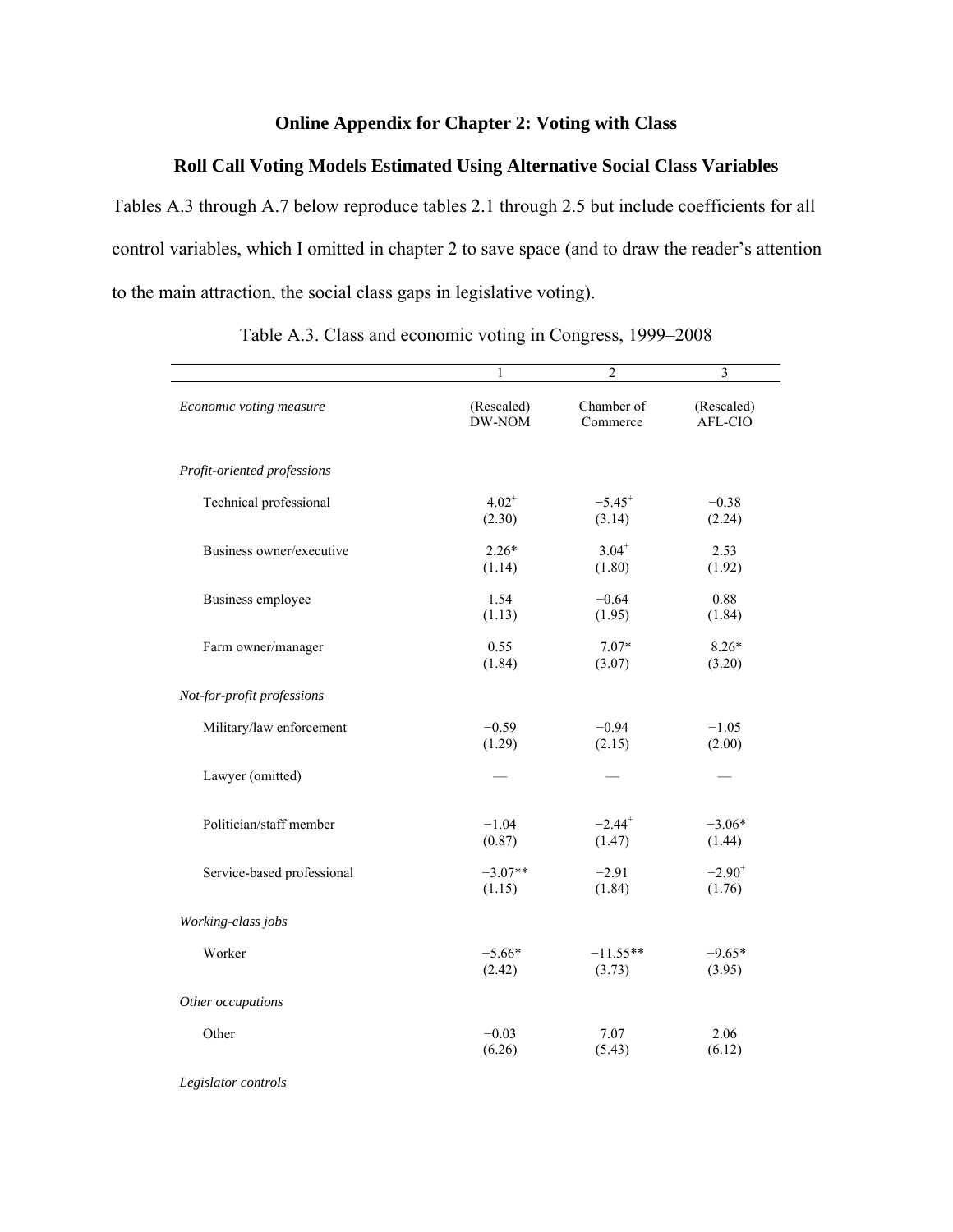| Republican (indicator) | $27.43**$ | $32.22**$ | 58.87**   |
|------------------------|-----------|-----------|-----------|
|                        | (0.72)    | (1.40)    | (1.78)    |
| Age                    | $-0.08**$ | $-0.09**$ | $-0.12**$ |
|                        | (0.02)    | (0.03)    | (0.03)    |
| Asian (indicator)      | $-1.86$   | $-4.00*$  | $-4.29**$ |
|                        | (1.402)   | (1.852)   | (1.51)    |

| Black (indicator)                   | $-4.29**$   | $-2.16$    | $-4.79**$  |
|-------------------------------------|-------------|------------|------------|
|                                     | (1.01)      | (1.87)     | (1.52)     |
| Hispanic (indicator)                | $-4.03**$   | $-0.62$    | $-6.25**$  |
|                                     | (0.97)      | (1.72)     | (1.51)     |
| Native American (indicator)         | $-5.62**$   | $-2.09$    | $-9.97**$  |
|                                     | (1.01)      | (1.57)     | (1.56)     |
| Female (indicator)                  | $-0.92^{+}$ | 0.76       | $-1.05$    |
|                                     | (0.55)      | (0.93)     | (0.87)     |
| Jewish (indicator)                  | 1.58        | $-1.59$    | 1.07       |
|                                     | (1.88)      | (5.15)     | (5.07)     |
| Mainline Protestant (indicator)     | $3.87*$     | 0.94       | 5.79       |
|                                     | (1.57)      | (5.02)     | (5.00)     |
| Catholic (indicator)                | $3.49*$     | $-1.05$    | 3.44       |
|                                     | (1.65)      | (5.06)     | (5.03)     |
| Eastern Orthodox (indicator)        | $-0.75$     | 0.64       | 8.04       |
|                                     | (2.74)      | (5.06)     | (5.04)     |
| Conservative Protestant (indicator) | $4.96**$    | $-2.97$    | $-2.04$    |
|                                     | (1.52)      | (5.99)     | (5.23)     |
| Other faiths (indicator)            | $3.10^{+}$  | 1.51       | 4.99       |
|                                     | (1.62)      | (5.09)     | (5.04)     |
| Campaign donation controls          |             |            |            |
| Total contributions                 | $0.00**$    | $0.00^{+}$ | $0.00^{+}$ |
|                                     | (0.00)      | (0.00)     | (0.00)     |
| Corporate contributions             | 0.00        | $0.00**$   | $0.00**$   |
|                                     | (0.000)     | (0.00)     | (0.00)     |
| Labor contributions                 | $0.00**$    | $0.00*$    | $0.00**$   |
|                                     | (0.000)     | (0.000)    | (0.00)     |
| Constituency controls               |             |            |            |
| Percent urban                       | 0.00        | $-0.01$    | 0.00       |
|                                     | (0.02)      | (0.03)     | (0.03)     |
| Percent white                       | $-0.02$     | 0.02       | $-0.10**$  |
|                                     | (0.02)      | (0.03)     | (0.02)     |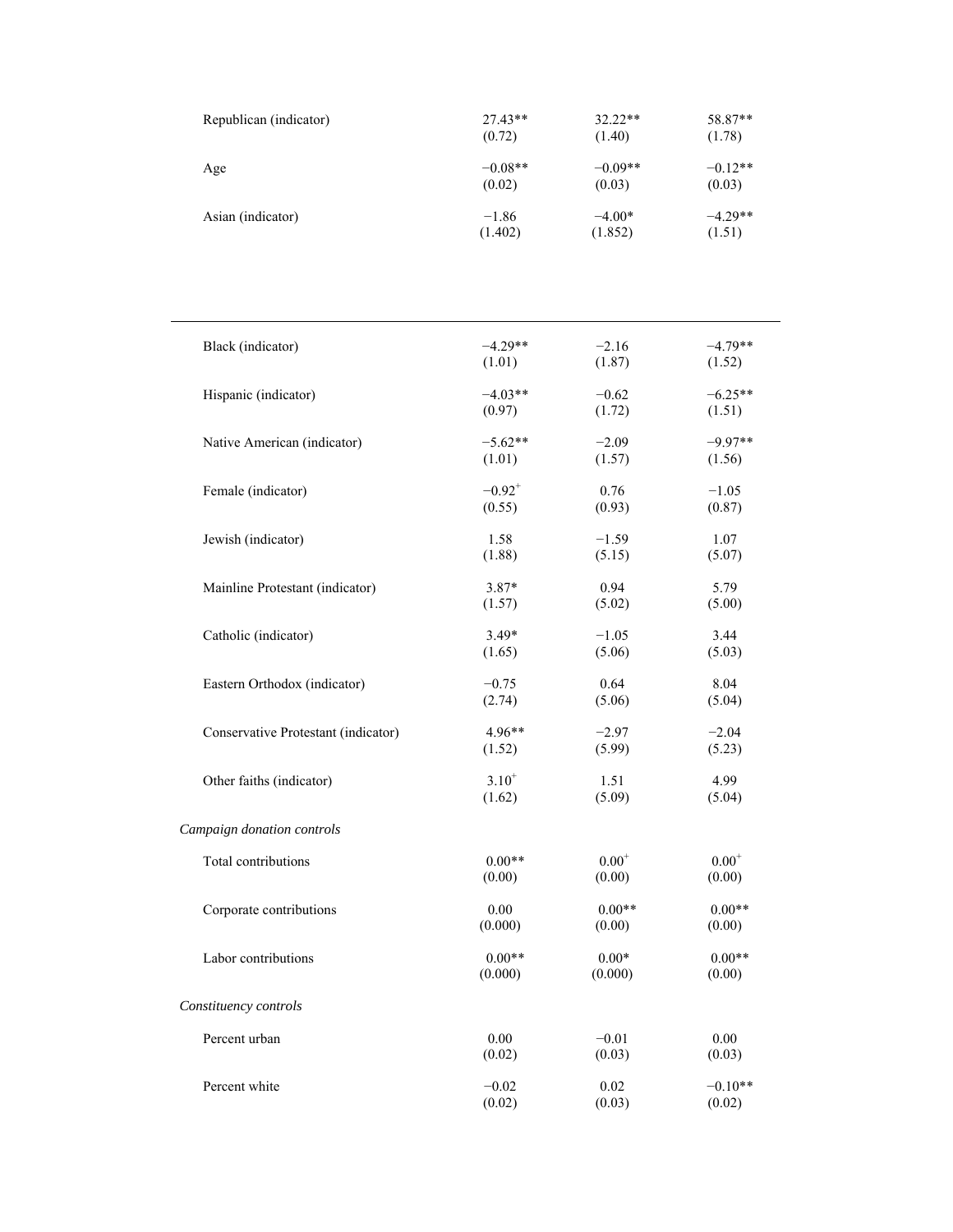| Percent farmers                         | $-0.75*$ | 0.13        | 0.35    |
|-----------------------------------------|----------|-------------|---------|
|                                         | (0.36)   | (0.63)      | (0.66)  |
| Percent business owners/executives      | $-0.31$  | $-0.15$     | 0.71    |
|                                         | (0.32)   | (0.52)      | (0.57)  |
| Percent business employees              | $-0.11$  | $-0.77$     | 0.83    |
|                                         | (0.40)   | (0.73)      | (0.70)  |
|                                         |          |             |         |
| Percent tech. professionals and lawyers | $-0.78*$ | $-1.24*$    | $-0.09$ |
|                                         | (0.37)   | (0.62)      | (0.64)  |
| Percent service-based professionals     | $-0.50$  | $-0.89$     | 0.06    |
|                                         | (0.33)   | (0.56)      | (0.60)  |
|                                         |          |             |         |
| Percent workers                         | $-0.53$  | $-0.96^{+}$ | 0.16    |
|                                         | (0.33)   | (0.56)      | (0.59)  |

Percent union  $-10.93**$   $-5.29$   $-1.20$ <br> $(2.86)$   $(5.62)$   $(4.67)$ 

Partisanship (1-7 scale)  $-2.60**$  -1.58 -10.16<sup>\*\*</sup>

Ideology (1–5 scale)  $-8.88** -17.06** -3.56$ 

Legislator's last vote margin  $-0.03*$   $-0.02$  0.00

Intercept 123.53\*\* 202.53\*\* 61.55<br>
(33.38) (55.83) (58.80)

*N* 2,594 2,594 2,594 *R*<sup>2</sup> 0.93 0.80 0.93

 $(5.62)$ 

 $(0.638)$   $(1.10)$   $(1.29)$ 

 $(1.497)$   $(2.51)$   $(2.67)$ 

 $(0.013)$   $(0.02)$   $(0.02)$ 

 $(55.83)$   $(58.80)$ 

| <i>Note:</i> $p < 0.10$ , * $p < 0.05$ , ** $p < 0.01$ , two tailed. Standard errors are clustered |
|----------------------------------------------------------------------------------------------------|
| by legislator. Lawyer is the omitted occupational category. All three outcome                      |
| variables are scaled so that they range from 0 to 100, with higher values                          |
| signifying more conservative voting.                                                               |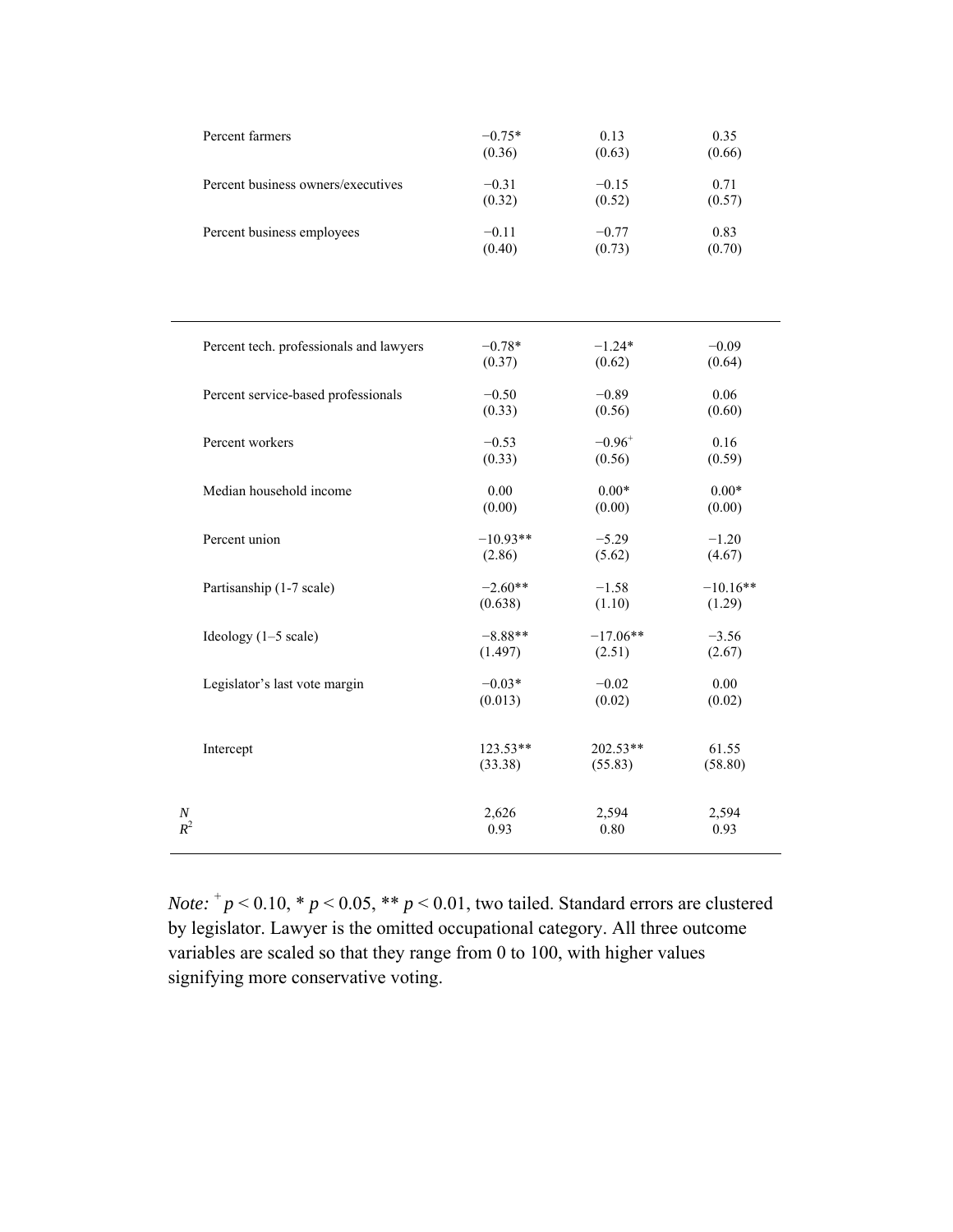|                             | 1a                                    | 2a                       | 3a                        |
|-----------------------------|---------------------------------------|--------------------------|---------------------------|
| Voting measure              | (Rescaled)<br>2nd-dimension<br>DW-NOM | (Rescaled)<br><b>NEA</b> | (Rescaled)<br><b>ACLU</b> |
| Profit-oriented professions |                                       |                          |                           |
| Technical professional      | 2.81                                  | 1.12                     | $-3.58$                   |
|                             | (2.75)                                | (2.63)                   | (4.10)                    |
| Business owner/executive    | 2.35                                  | $3.47$ <sup>+</sup>      | 3.39                      |
|                             | (2.02)                                | (1.82)                   | (2.22)                    |
| Business employee           | $5.13*$                               | 2.29                     | 1.53                      |
|                             | (2.23)                                | (2.04)                   | (2.52)                    |
| Farm owner/manager          | $9.51$ <sup>+</sup>                   | 0.60                     | 12.62**                   |
|                             | (5.27)                                | (4.39)                   | (4.06)                    |
| Not-for-profit professions  |                                       |                          |                           |
| Military/law enforcement    | 0.62                                  | $-1.30$                  | $7.47*$                   |
|                             | (3.68)                                | (2.32)                   | (3.09)                    |
| Lawyer (omitted)            |                                       |                          |                           |
| Politician/staff member     | $-1.07$                               | $-1.79$                  | 0.87                      |
|                             | (1.83)                                | (1.52)                   | (2.22)                    |
| Service-based professional  | $-1.45$                               | $-0.83$                  | $-5.65*$                  |
|                             | (2.27)                                | (2.08)                   | (2.86)                    |
| Working-class jobs          |                                       |                          |                           |
| Worker                      | $-4.38$                               | $-3.06$                  | $-14.67*$                 |
|                             | (5.53)                                | (5.18)                   | (6.38)                    |
| Other occupations           |                                       |                          |                           |
| Other                       | $-14.78$                              | $-34.23$                 | $-16.10$                  |
|                             | (13.71)                               | (23.63)                  | (10.31)                   |
| Legislator controls         |                                       |                          |                           |
| Republican (indicator)      | $-20.53**$                            | 60.17**                  | 41.14**                   |
|                             | (1.50)                                | (2.02)                   | (2.12)                    |
| Age                         | $-0.02$                               | $-0.02$                  | $-0.18**$                 |
|                             | (0.04)                                | (0.04)                   | (0.05)                    |
| Asian (indicator)           | 1.47                                  | $-3.26$                  | $-8.20**$                 |
|                             | (4.74)                                | (2.19)                   | (2.54)                    |

Table A.4. Class and voting on noneconomic issues in Congress, 1999–2008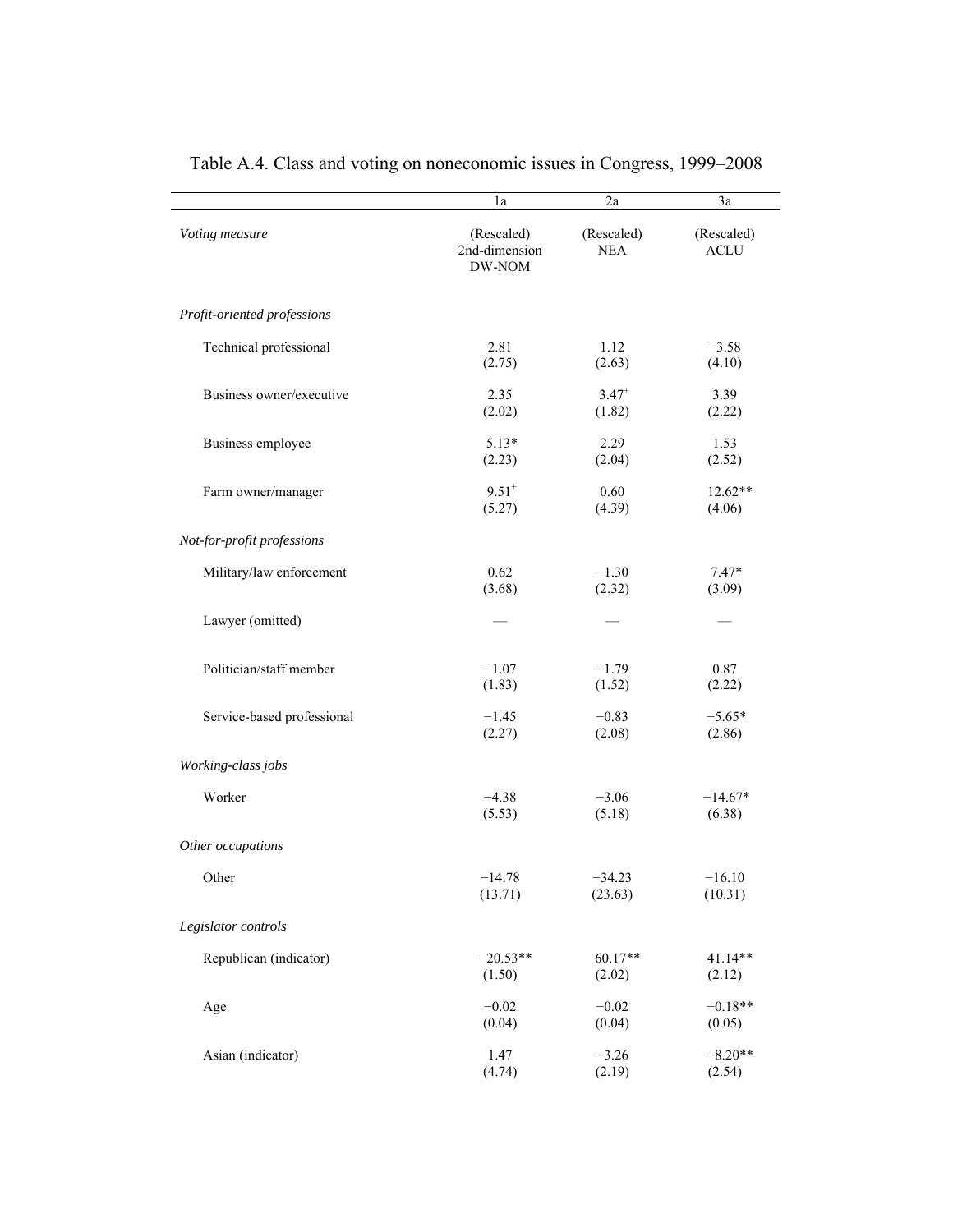| Black (indicator)                   | $-6.81**$  | $-2.71$    | $-10.53**$ |
|-------------------------------------|------------|------------|------------|
|                                     | (2.20)     | (1.70)     | (2.37)     |
| Hispanic (indicator)                | $-5.54*$   | $-6.01**$  | $-8.99**$  |
|                                     | (2.68)     | (2.23)     | (3.02)     |
| Native American (indicator)         | 20.45**    | $-5.15*$   | $-3.07$    |
|                                     | (2.13)     | (2.09)     | (2.21)     |
| Female (indicator)                  | $-3.24**$  | $-3.63**$  | $-3.19*$   |
|                                     | (1.08)     | (1.09)     | (1.34)     |
| Jewish (indicator)                  | $-7.82$    | 1.10       | $-2.12$    |
|                                     | (6.07)     | (2.20)     | (2.92)     |
| Mainline Protestant (indicator)     | $-2.74$    | $4.13*$    | $4.05^+$   |
|                                     | (5.91)     | (1.93)     | (2.45)     |
| Catholic (indicator)                | $-1.11$    | $3.36^{+}$ | $4.79^{+}$ |
|                                     | (6.02)     | (1.97)     | (2.67)     |
| Eastern Orthodox (indicator)        | $-4.59$    | $-2.88$    | $-0.22$    |
|                                     | (6.99)     | (4.67)     | (6.91)     |
| Conservative Protestant (indicator) | $-0.12$    | $7.70**$   | $6.11**$   |
|                                     | (5.90)     | (1.93)     | (2.18)     |
| Other faiths (indicator)            | $-0.08$    | $4.08*$    | 3.12       |
|                                     | (5.94)     | (2.00)     | (2.69)     |
| Campaign donation controls          |            |            |            |
| Total contributions                 | $0.00^{+}$ | 0.00       | 0.00       |
|                                     | (0.00)     | (0.00)     | (0.00)     |
| Corporate contributions             | 0.00       | $0.00**$   | 0.00       |
|                                     | (0.00)     | (0.00)     | (0.00)     |
| Labor contributions                 | 0.00       | $0.00**$   | $0.00**$   |
|                                     | (0.00)     | (0.00)     | (0.00)     |
| Constituency controls               |            |            |            |
| Percent urban                       | $-0.12**$  | 0.01       | $-0.12*$   |
|                                     | (0.04)     | (0.04)     | (0.04)     |
| Percent white                       | 0.03       | $-0.04$    | $-0.01$    |
|                                     | (0.03)     | (0.03)     | (0.04)     |
| Percent farmers                     | $-2.17**$  | $0.00\,$   | $-4.00**$  |
|                                     | (0.79)     | (0.73)     | (0.87)     |
| Percent business owners/executives  | $-1.73**$  | 0.41       | $-2.20**$  |
|                                     | (0.65)     | (0.64)     | (0.75)     |
| Percent business employees          | $-1.13$    | 1.14       | $-1.21$    |
|                                     | (0.92)     | (0.75)     | (1.00)     |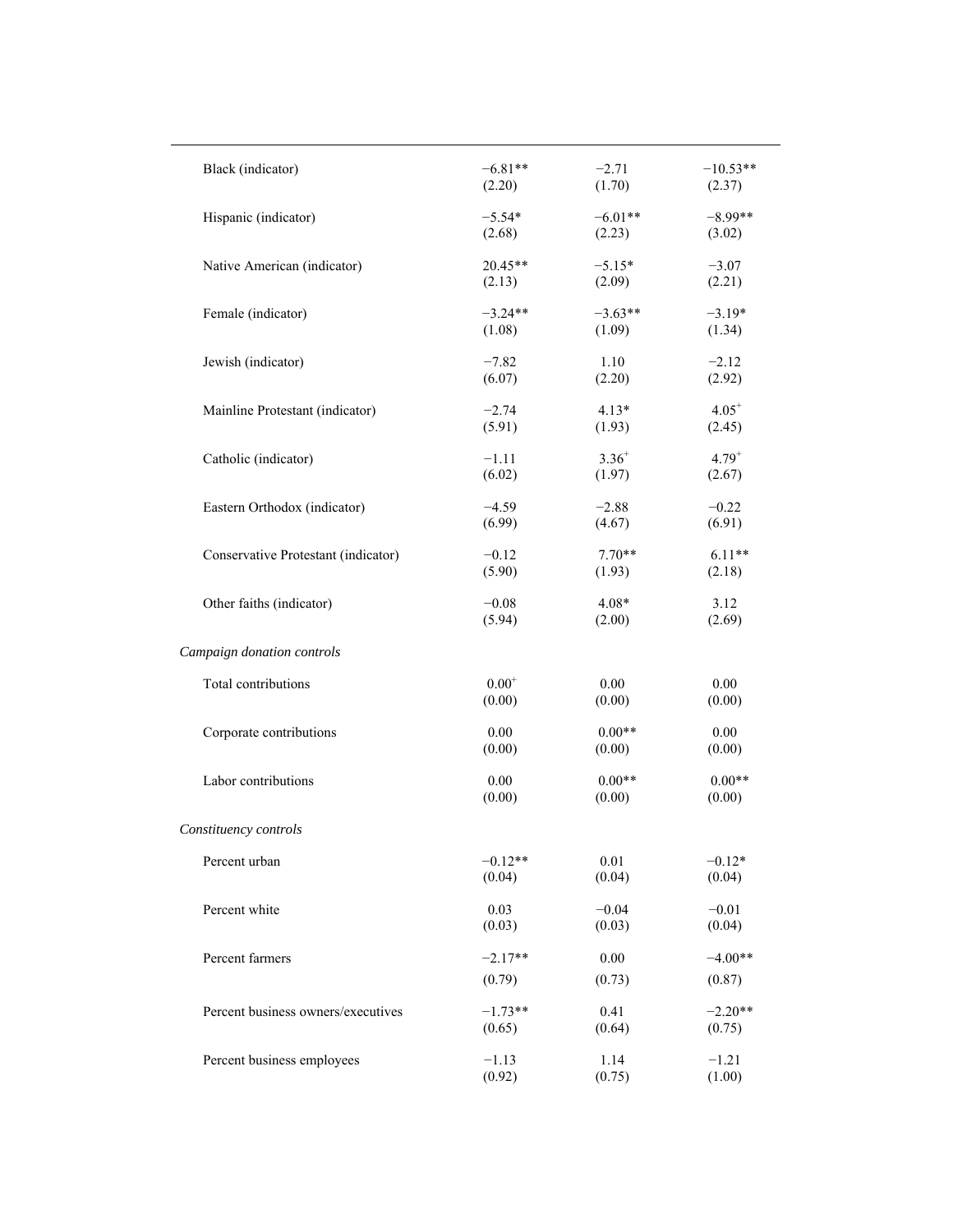| Percent tech. professionals and lawyers | $-2.23**$  | $-0.06$   | $-3.39**$  |
|-----------------------------------------|------------|-----------|------------|
|                                         | (0.77)     | (0.69)    | (0.88)     |
| Percent service-based professionals     | $-1.91**$  | 0.24      | $-2.35**$  |
|                                         | (0.72)     | (0.64)    | (0.79)     |
| Percent workers                         | $-1.93**$  | 0.32      | $-2.75**$  |
|                                         | (0.72)     | (0.63)    | (0.79)     |
| Median household income                 | $0.00**$   | 0.00      | 0.00       |
|                                         | (0.00)     | (0.00)    | (0.00)     |
| Percent union                           | $-20.42**$ | $-2.46$   | $-0.20$    |
|                                         | (5.96)     | (5.60)    | (6.87)     |
| Partisanship (1-7 scale)                | $-3.06*$   | $-5.24**$ | $-8.21**$  |
|                                         | (1.34)     | (1.78)    | (1.66)     |
| Ideology $(1-5 \text{ scale})$          | $-23.19**$ | 1.30      | $-19.45**$ |
|                                         | (3.10)     | (3.56)    | (3.68)     |
| Legislator's last vote margin           | $-0.03$    | $-0.04$   | $-0.02$    |
|                                         | (0.03)     | (0.03)    | (0.03)     |
| Intercept                               | 342.01**   | 3.15      | 397.55**   |
|                                         | (72.97)    | (63.36)   | (79.50)    |
| $\boldsymbol{N}$                        | 2,594      | 1,565     | 2,593      |
| $R^2$                                   | 0.84       | 0.91      | 0.80       |

*Note:*  $^+p$  < 0.10,  $^*p$  < 0.05,  $^{**}p$  < 0.01, two tailed. Standard errors are clustered by legislator. Lawyer is the omitted occupational category. Coefficients for control variables and for the "other occupations" category are omitted. All three outcome variables are scaled so that they range from 0 to 100, with higher values signifying more conservative voting.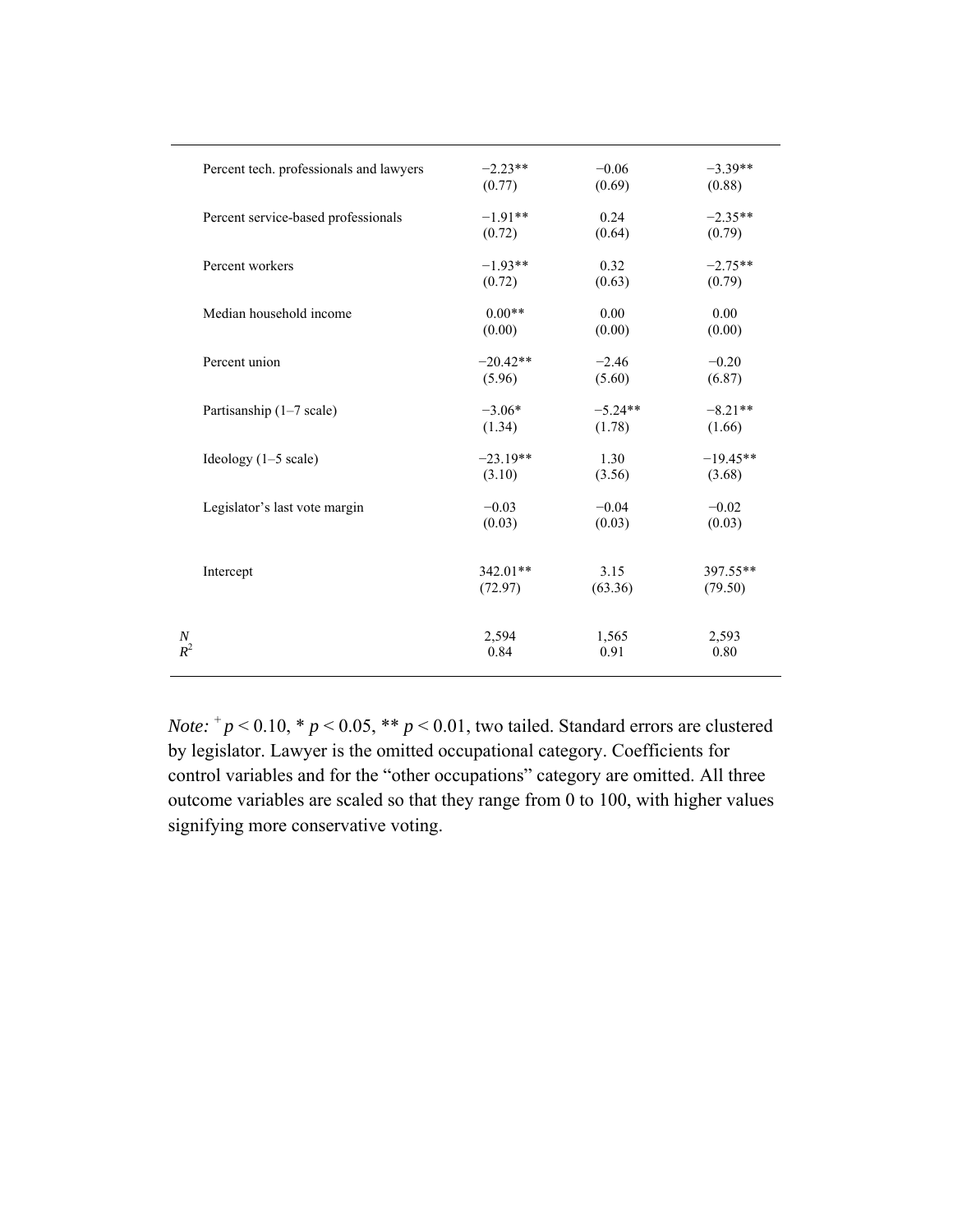|                             | 4                    | 5                              |
|-----------------------------|----------------------|--------------------------------|
| Economic voting measure     | (Rescaled)<br>DW-NOM | (Rescaled)<br>AFL-CIO          |
| Time frame                  | 1963-96              | 1971-92                        |
| Profit-oriented professions |                      |                                |
| Technical professional      | 1.17<br>(0.75)       | 2.48<br>(2.00)                 |
| Business owner/employee     | $0.99*$<br>(0.41)    | 2.02<br>(1.70)                 |
| Farm owner/manager          | $3.54**$<br>(0.81)   | 13.14**<br>(3.04)              |
| Not-for-profit professions  |                      |                                |
| Lawyer (omitted)            |                      |                                |
| Politician/other            | $-0.04$<br>(0.44)    | $-0.57$<br>(1.63)              |
| Service-based professional  | $-0.82$<br>(0.58)    | $-2.54$<br>(1.77)              |
| Working-class jobs          |                      |                                |
| Worker                      | $-1.47$<br>(1.44)    | $-4.05$<br>(3.42)              |
| Legislator controls         |                      |                                |
| Republican (indicator)      | 18.71**<br>(0.35)    | 51.39**<br>(1.39)              |
| Age                         | $-0.01$<br>(0.01)    | $-0.02$<br>(0.05)              |
| Asian (indicator)           | $-6.45**$<br>(1.04)  | $-21.14**$<br>(3.92)           |
| Black (indicator)           | $-9.00**$<br>(0.86)  | $-18.07**$<br>(3.11)           |
| Hispanic (indicator)        | $-4.57**$<br>(1.37)  | $-11.61**$<br>(4.33)           |
| Female (indicator)          | $-1.34*$<br>(0.62)   | $-4.15$ <sup>+</sup><br>(2.20) |

# Table A.5. Class and economic voting in postwar Congresses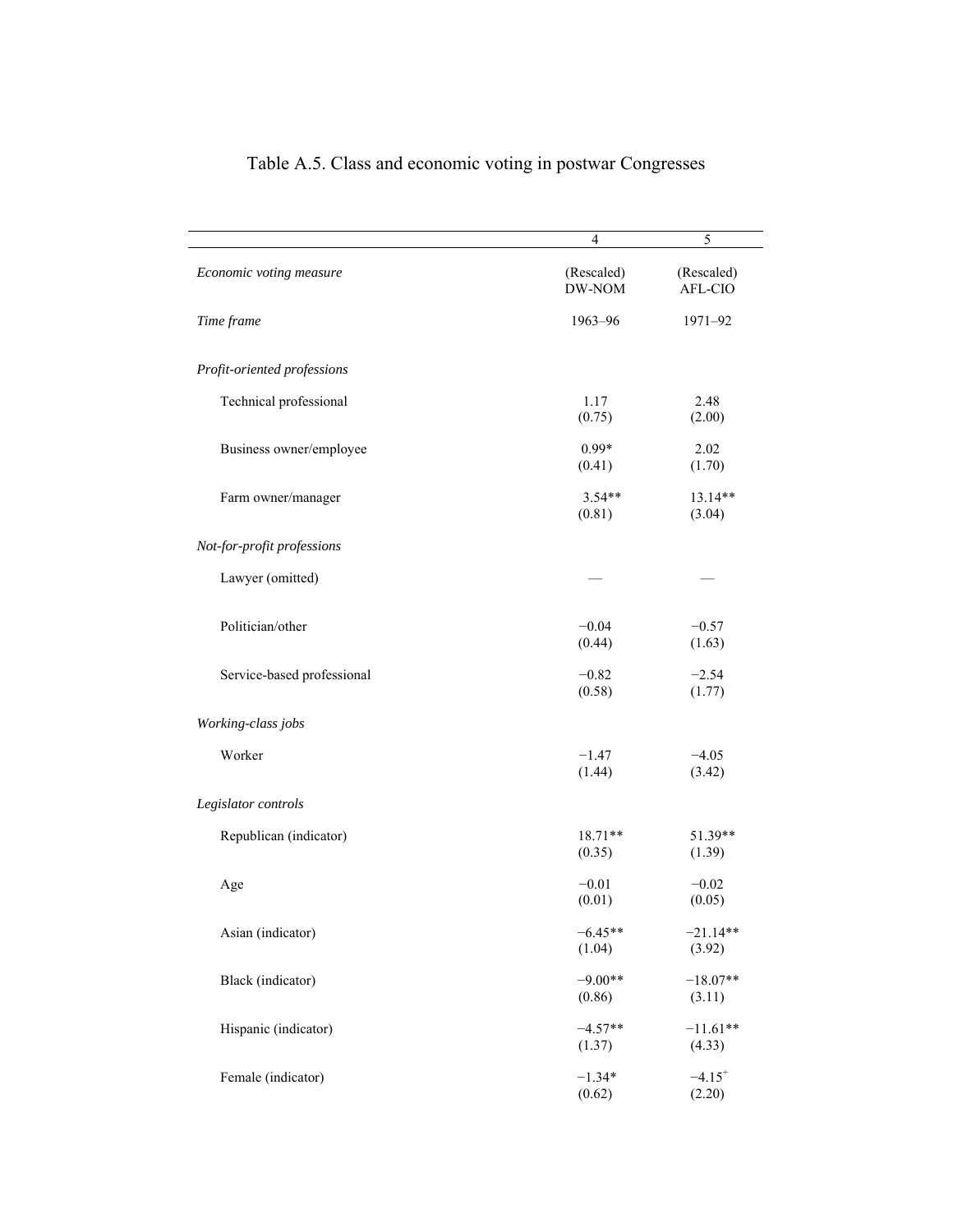| Constituency controls                                |                     |                     |
|------------------------------------------------------|---------------------|---------------------|
| Republican vote margin in last presidential election | $17.47**$<br>(0.96) | $71.21**$<br>(4.85) |
| Percent white                                        | $-0.07**$<br>(0.01) | $71.21**$<br>(4.85) |
| Median age                                           | $-0.13**$<br>(0.05) | $-0.35**$<br>(0.05) |
| Median family income                                 | 0.00<br>(0.00)      | $-0.85**$<br>(0.20) |
| Legislator's last vote margin                        | $4.63**$<br>(0.84)  | $0.00**$<br>(0.00)  |
| Intercept                                            | $33.13**$<br>(1.88) | $20.60**$<br>(3.08) |
| $\boldsymbol{N}$<br>$R^2$                            | 7,422<br>0.78       | 4,244<br>0.72       |

*Note*:  $^{+}p$  < 0.10,  $^{*}p$  < 0.05,  $^{**}p$  < 0.01, two tailed. Standard errors are clustered by legislator. Lawyer is the omitted occupational category. Both outcome variables are scaled so that they range from 0 to 100, with higher values signifying more conservative voting.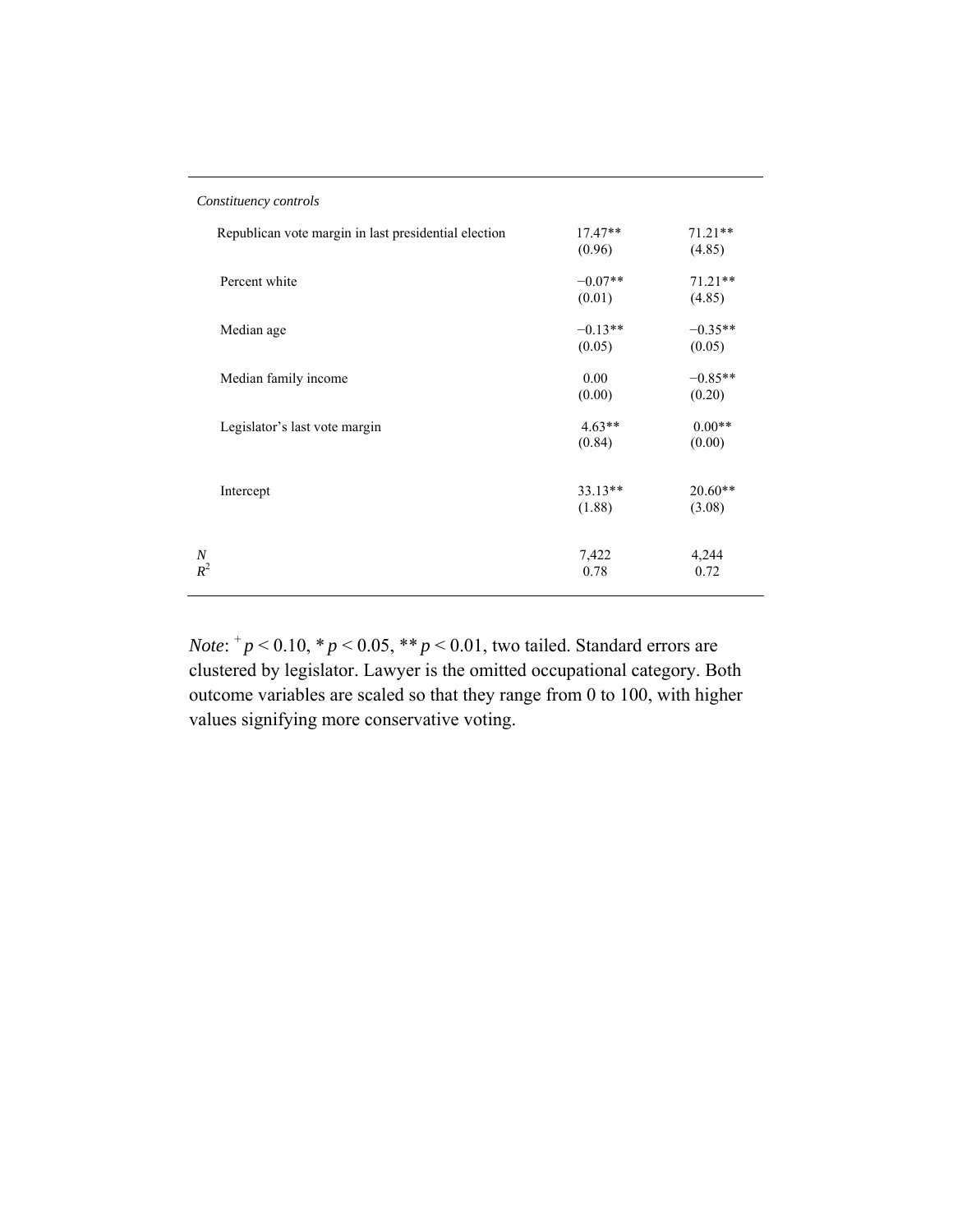|                                                      | 6                                | 7                                        |
|------------------------------------------------------|----------------------------------|------------------------------------------|
| Political experience measure                         | Terms in<br>Congress<br>$(1-35)$ | # of levels of<br>gov't prior<br>$(0-3)$ |
| Profit-oriented professions                          |                                  |                                          |
| Technical professional                               | $4.12**$<br>(1.00)               | $3.93*$<br>(1.53)                        |
| Technical professional $\times$ political experience | $-0.15$<br>(0.15)                | $-0.32$<br>(0.83)                        |
| Businessperson                                       | 1.35<br>(0.94)                   | $3.23**$<br>(1.22)                       |
| Businessperson × political experience                | $-0.05$<br>(0.14)                | $-2.01*$<br>(0.90)                       |
| Farm owner/manager                                   | $1.43**$<br>(0.52)               | 1.22<br>(0.79)                           |
| Farm owner/manager $\times$ political experience     | $-0.11$<br>(0.08)                | $-0.26$<br>(0.56)                        |
| Not-for-profit professions                           |                                  |                                          |
| Politician/other                                     | $-0.44$<br>(0.56)                | 0.97<br>(1.05)                           |
| Politician/other $\times$ political experience       | 0.07<br>(0.09)                   | $-0.70$<br>(0.72)                        |
| Service-based professional                           | $-0.78$<br>(0.62)                | $-0.14$<br>(1.08)                        |
| Service-based professional × political experience    | $-0.02$<br>(0.11)                | $-0.65$<br>(0.85)                        |
| Working-class jobs                                   |                                  |                                          |
| Worker                                               | $-2.60$<br>(1.73)                | $-2.02$<br>(2.27)                        |
| Worker $\times$ political experience                 | 0.16<br>(0.15)                   | 0.48<br>(1.19)                           |
| Political experience                                 | $-0.16**$<br>(0.06)              | $-0.47$<br>(0.31)                        |
| Legislator controls                                  |                                  |                                          |
| Republican (indicator)                               | 18.56**<br>(0.35)                | 18.64**<br>(0.35)                        |

Table A.6. Class, political experience, and economic voting in postwar Congresses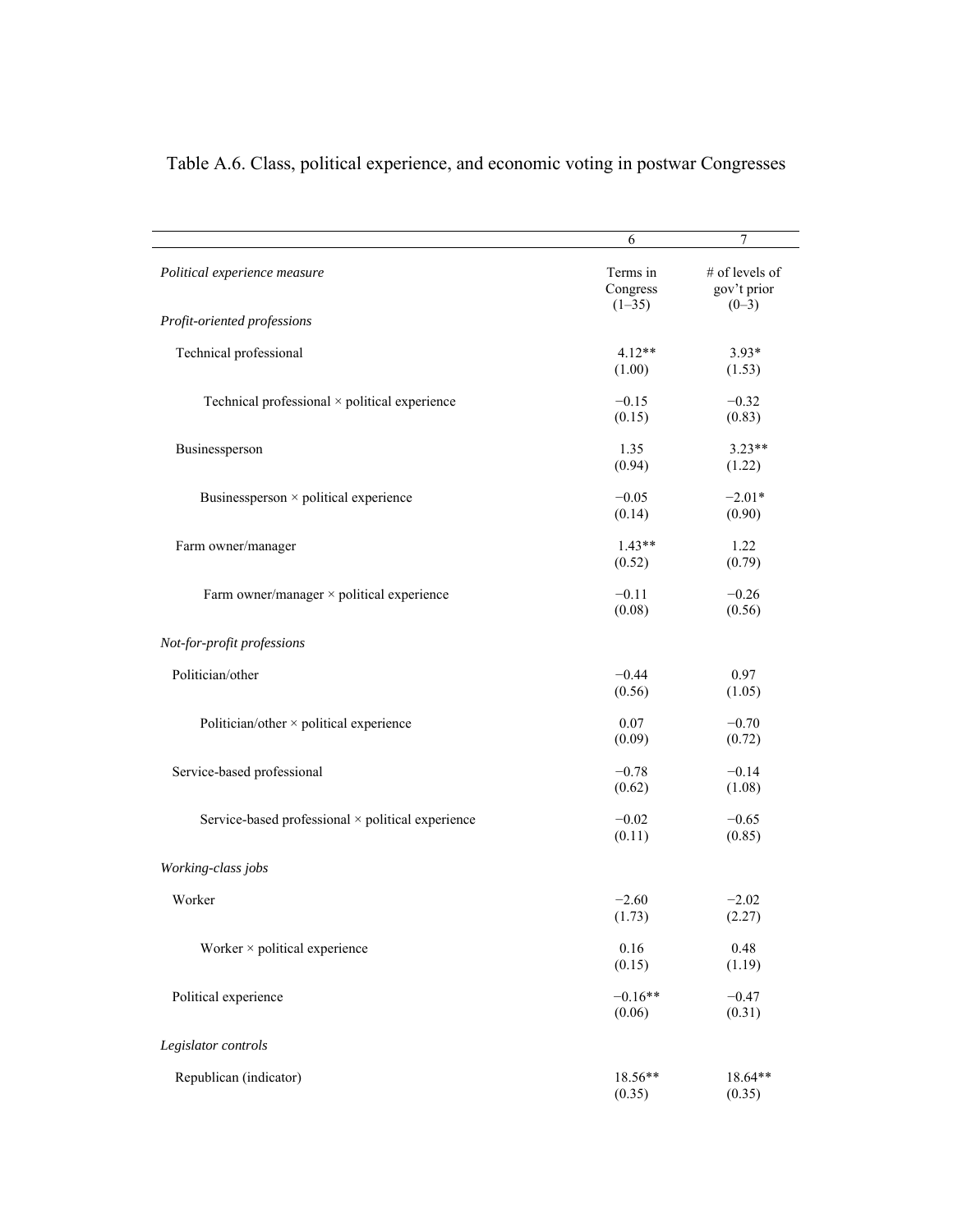| Age                                                  | $0.04*$<br>(0.02)   | 0.00<br>(0.01)      |
|------------------------------------------------------|---------------------|---------------------|
| Asian (indicator)                                    | $-6.52**$<br>(1.13) | $-6.36**$<br>(0.97) |
| Black (indicator)                                    | $-9.23**$<br>(0.88) | $-9.02**$<br>(0.87) |
| Hispanic (indicator)                                 | $-4.66**$<br>(1.38) | $-4.35**$<br>(1.34) |
| Female (indicator)                                   | $-1.76**$<br>(0.62) | $-1.42*$<br>(0.59)  |
| Constituency controls                                |                     |                     |
| Republican vote margin in last presidential election | $17.40**$<br>(0.97) | 17.58**<br>(0.95)   |
| Percent white                                        | $-0.07**$<br>(0.01) | $-0.07**$<br>(0.01) |
| Median age                                           | $-0.14**$<br>(0.05) | $-0.14**$<br>(0.05) |
| Median family income                                 | 0.00<br>(0.00)      | 0.00<br>(0.00)      |
| Legislator's last vote margin                        | $5.13**$<br>(0.86)  | $4.72**$<br>(0.83)  |
| Intercept                                            | $31.24**$<br>(1.96) | 33.42**<br>(1.95)   |
| $\frac{N}{R^2}$                                      | 7,422<br>0.78       | 7,411<br>0.78       |

*Note*:  $^{+}p$  < 0.10,  $^{*}p$  < 0.05,  $^{**}p$  < 0.01, two tailed. Standard errors are clustered by legislator. Lawyer is the omitted occupational category.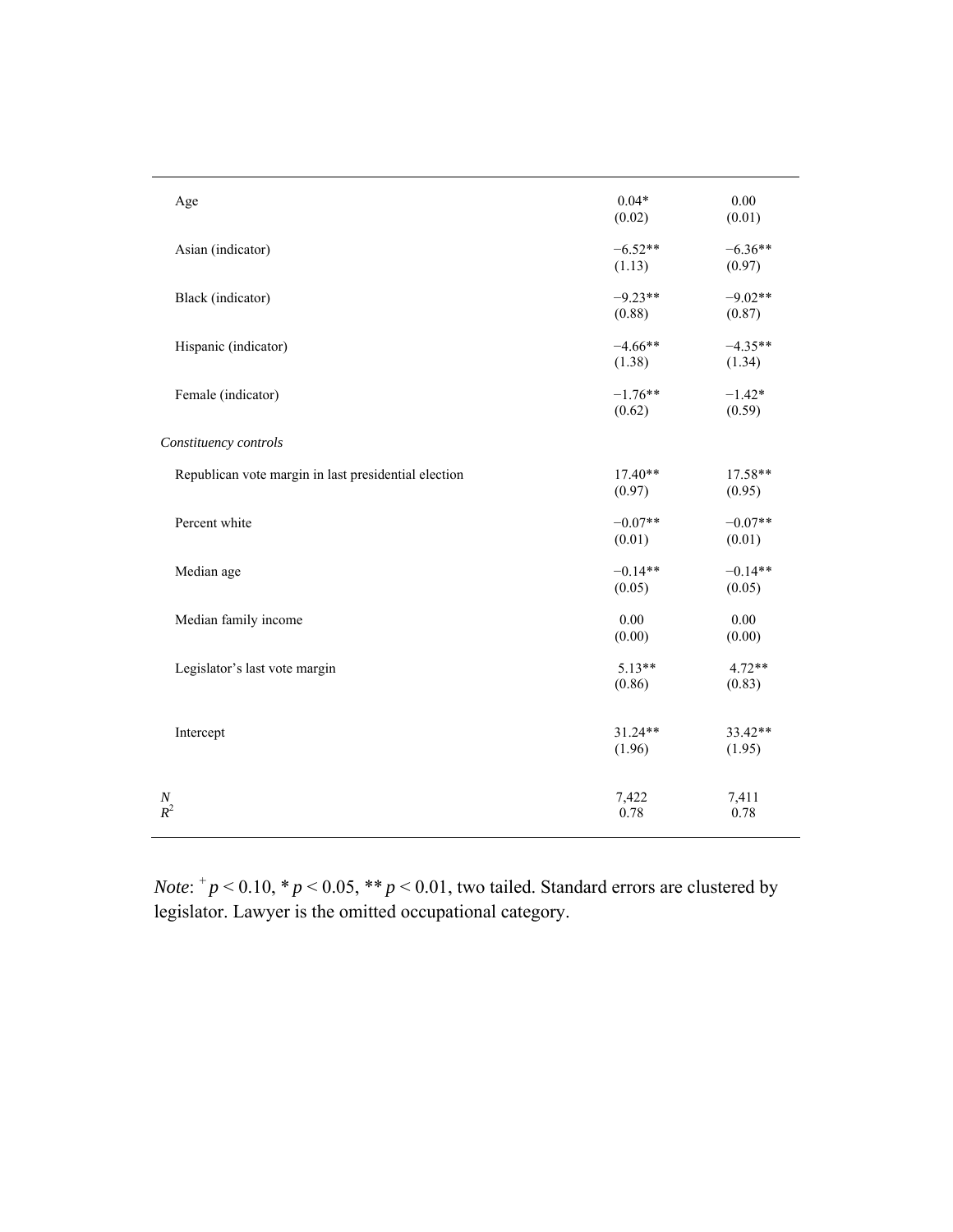|                                   | 8          | 9          | 10           |
|-----------------------------------|------------|------------|--------------|
| Economic voting measure           | (Rescaled) | Chamber of | (Rescaled)   |
|                                   | DW-NOM     | commerce   | AFL-CIO      |
| Profit-oriented professions       |            |            |              |
| Technical professional            | 3.46       | $-6.86*$   | $-0.13$      |
|                                   | (2.36)     | (3.20)     | (2.29)       |
| Business owner/executive          | 1.77       | 1.85       | 2.78         |
|                                   | (1.14)     | (1.74)     | (1.98)       |
| Business employee                 | 1.58       | $-0.68$    | 0.83         |
|                                   | (1.12)     | (1.95)     | (1.86)       |
| Farm owner/manager                | 0.16       | $5.98+$    | $8.41*$      |
|                                   | (1.79)     | (3.10)     | (3.25)       |
| Not-for-profit professions        |            |            |              |
| Military/law enforcement          | $-0.16$    | 0.13       | $-1.27$      |
|                                   | (1.24)     | (2.06)     | (2.04)       |
| Lawyer (omitted)                  |            |            |              |
| Politician/staff member           | $2.38*$    | $6.17**$   | $-4.81*$     |
|                                   | (1.20)     | (2.06)     | (2.24)       |
| Service-based professional        | $-3.37**$  | $-3.68*$   | $-2.78$      |
|                                   | (1.13)     | (1.86)     | (1.77)       |
| Working-class jobs                |            |            |              |
| Worker                            | $-1.35$    | $-9.82$    | $-15.92^{+}$ |
|                                   | (5.79)     | (9.97)     | (9.29)       |
| Worker $\times$ years in politics | $-0.23$    | $-0.15$    | 0.30         |
|                                   | (0.24)     | (0.49)     | (0.33)       |
| Years in politics                 | $-0.13**$  | $-0.33**$  | 0.07         |
|                                   | (0.03)     | (0.06)     | (0.06)       |
| Other occupations                 |            |            |              |
| Other                             | $-0.97$    | 4.44       | 2.49         |
|                                   | (5.42)     | (5.11)     | (5.97)       |
| Legislator controls               |            |            |              |
| Republican (indicator)            | 27.26**    | 31.80**    | 58.96**      |
|                                   | (0.72)     | (1.39)     | (1.80)       |
| Age                               | 0.01       | $0.11*$    | $-0.16**$    |
|                                   | (0.03)     | (0.05)     | (0.05)       |
| Asian (indicator)                 | $-2.44+$   | $-5.09**$  | $-3.83*$     |
|                                   | (1.43)     | (1.70)     | (1.66)       |
| Black (indicator)                 | $-4.45**$  | $-2.65$    | $-4.74**$    |

Table A.7. The stability of the working-class difference, 1999–2008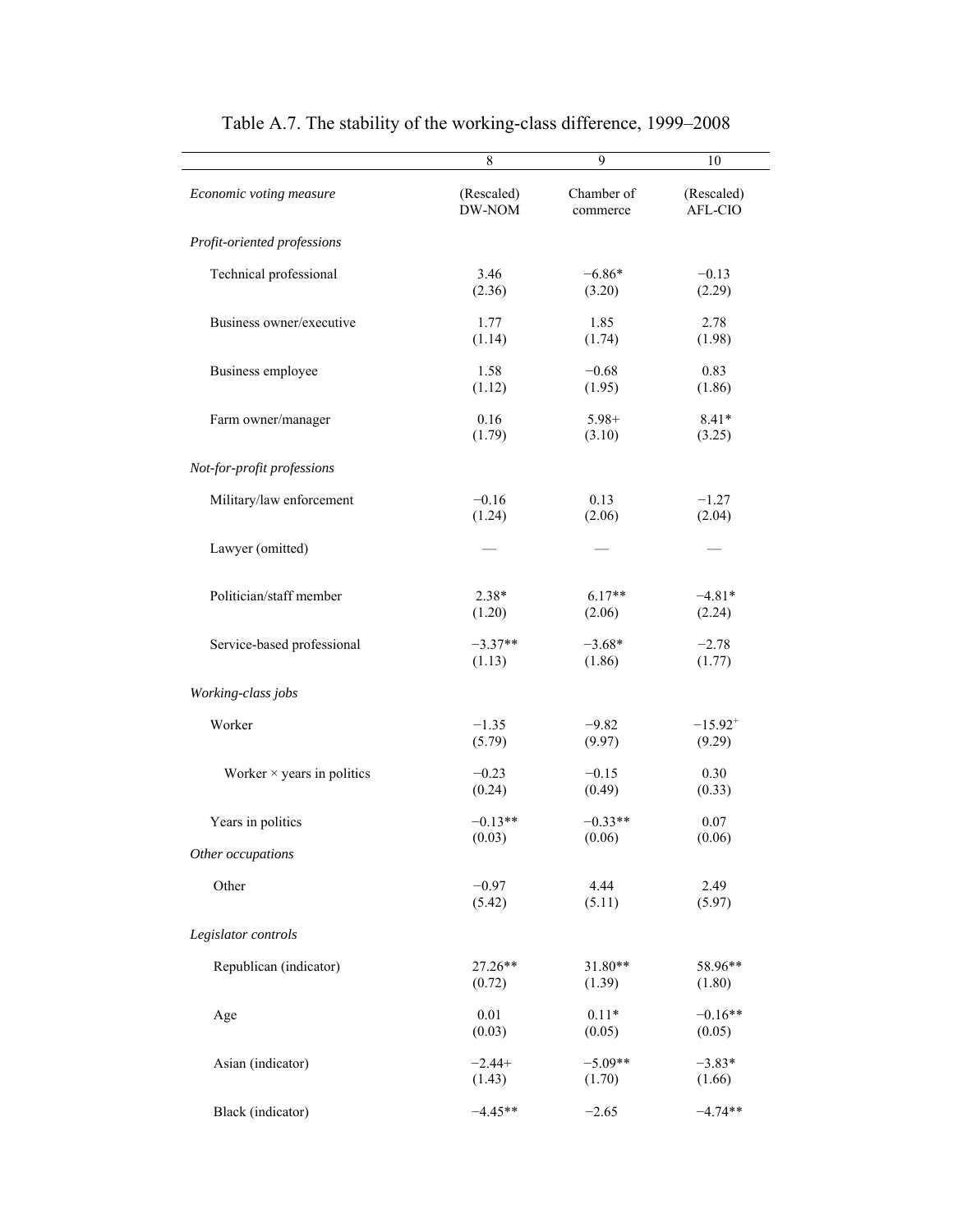|                                     | (1.00)    | (1.83)               | (1.53)       |
|-------------------------------------|-----------|----------------------|--------------|
| Hispanic (indicator)                | $-4.18**$ | $-0.97$              | $-6.16**$    |
|                                     | (0.96)    | (1.70)               | (1.51)       |
| Native American (indicator)         | $-5.89**$ | $-2.70^{+}$          | $-9.79**$    |
|                                     | (0.99)    | (1.56)               | (1.57)       |
| Female (indicator)                  | $-1.16*$  | 0.24                 | $-0.90$      |
|                                     | (0.55)    | (0.93)               | (0.89)       |
| Jewish (indicator)                  | 1.81      | $-2.10$              | 1.18         |
|                                     | (2.23)    | (4.56)               | (5.15)       |
| Mainline Protestant (indicator)     | $4.06*$   | 0.37                 | 5.93         |
|                                     | (1.97)    | (4.41)               | (5.09)       |
| Catholic (indicator)                | $3.78+$   | $-1.44$              | 3.52         |
|                                     | (2.03)    | (4.45)               | (5.12)       |
| Eastern Orthodox (indicator)        | $-0.30$   | 0.65                 | 8.03         |
|                                     | (2.84)    | (4.46)               | (5.13)       |
| Conservative Protestant (indicator) | $5.40**$  | $-3.97$              | $-1.77$      |
|                                     | (1.93)    | (6.22)               | (5.32)       |
| Other faiths (indicator)            | 3.01      | 0.21                 | 5.27         |
|                                     | (2.02)    | (4.49)               | (5.11)       |
| Campaign donation controls          |           |                      |              |
| Total contributions                 | $0.00**$  | $0.00**$             | $0.00^\circ$ |
|                                     | (0.00)    | (0.00)               | (0.00)       |
| Corporate contributions             | $0.00*$   | $0.00**$             | $0.00**$     |
|                                     | (0.00)    | (0.00)               | (0.00)       |
| Labor contributions                 | $0.00**$  | $0.00*$              | $0.00**$     |
|                                     | (0.00)    | (0.00)               | (0.00)       |
| Constituency controls               |           |                      |              |
| Percent urban                       | 0.00      | $-0.02$              | 0.01         |
|                                     | (0.02)    | (0.03)               | (0.03)       |
| Percent white                       | $-0.02$   | 0.01                 | $-0.10**$    |
|                                     | (0.02)    | (0.03)               | (0.02)       |
| Percent farmers                     | $-0.69+$  | 0.24                 | 0.32         |
|                                     | (0.36)    | (0.61)               | (0.66)       |
| Percent bus. owners/executives      | $-0.27$   | $-0.07$              | 0.68         |
|                                     | (0.32)    | (0.51)               | (0.58)       |
| Percent business employees          | $-0.05$   | $-0.64$              | 0.80         |
|                                     | (0.40)    | (0.71)               | (0.71)       |
| Percent tech. prof./lawyers         | $-0.72*$  | $-1.11$ <sup>+</sup> | $-0.12$      |
|                                     | (0.36)    | (0.60)               | (0.65)       |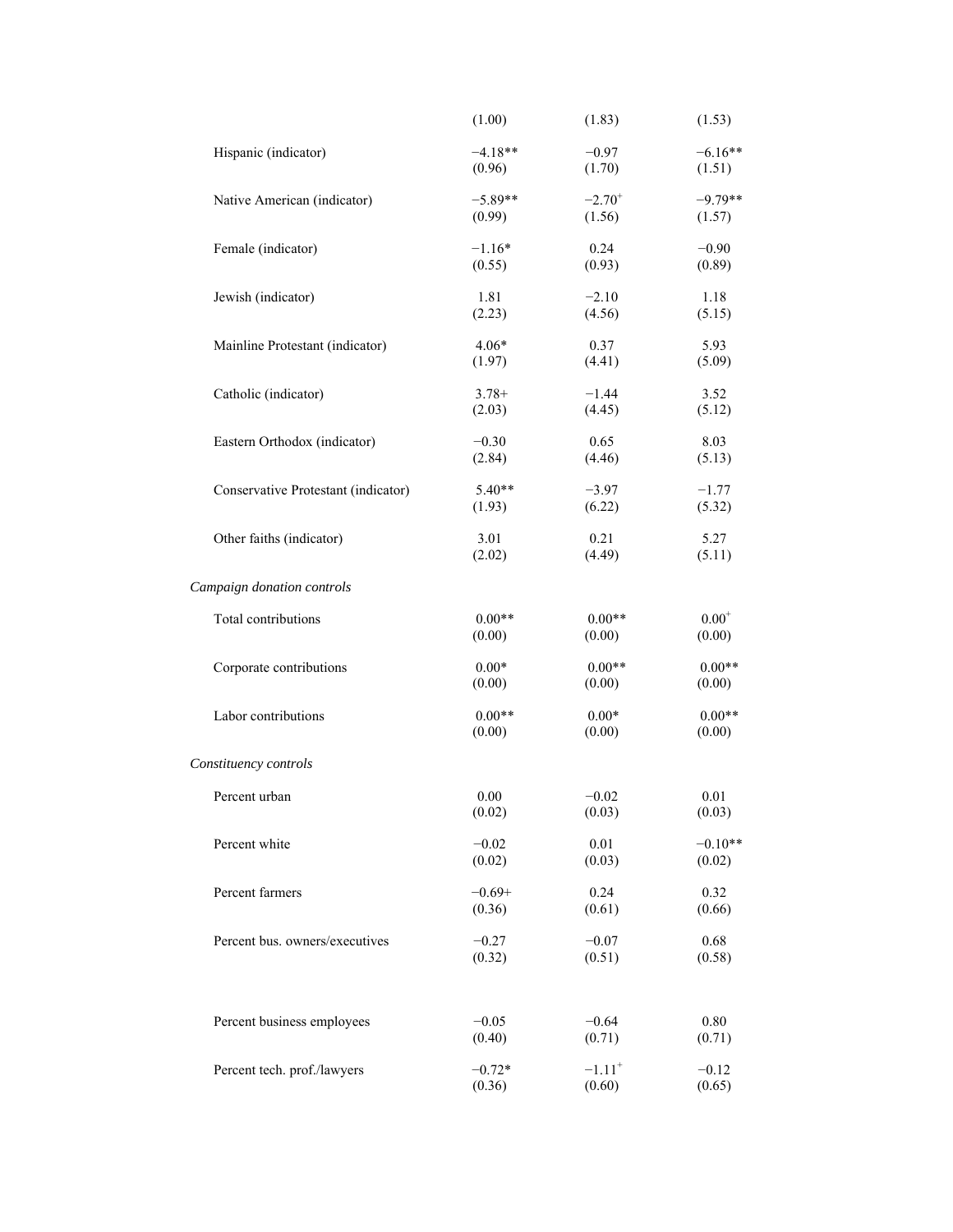| Percent service-based professionals | $-0.46$              | $-0.81$    | 0.03      |
|-------------------------------------|----------------------|------------|-----------|
|                                     | (0.33)               | (0.55)     | (0.60)    |
| Percent workers                     | $-0.48$              | $-0.85$    | 0.13      |
|                                     | (0.33)               | (0.55)     | (0.60)    |
| Median household income             | 0.00                 | $0.00*$    | $0.00*$   |
|                                     | (0.00)               | (0.00)     | (0.00)    |
| Percent union                       | $-8.90**$            | $-0.56$    | $-2.32$   |
|                                     | (2.83)               | (5.54)     | (4.91)    |
| Partisanship (1-7 scale)            | $-2.95**$            | $-2.43*$   | $-9.97**$ |
|                                     | (0.65)               | (1.09)     | (1.31)    |
| Ideology $(1-5 \text{ scale})$      | $-7.91**$            | $-14.65**$ | $-4.10$   |
|                                     | (1.55)               | (2.50)     | (2.73)    |
| Legislator's last vote margin       | $-0.03$ <sup>+</sup> | $-0.01$    | 0.00      |
|                                     | (0.01)               | (0.02)     | (0.02)    |
| Intercept                           | $114.31**$           | 182.48**   | 66.96     |
|                                     | (33.05)              | (54.08)    | (59.36)   |
| Ν                                   | 2,626                | 2,594      | 2,594     |
| $R^2$                               | 0.93                 | 0.80       | 0.93      |

*Note:*  $^{+}p$  < 0.10,  $^{*}p$  < 0.05,  $^{**}p$  < 0.01, two tailed. Standard errors are clustered by legislator. Lawyer is the omitted occupational category. All three outcome variables are scaled so that they range from 0 to 100, with higher values signifying more conservative voting.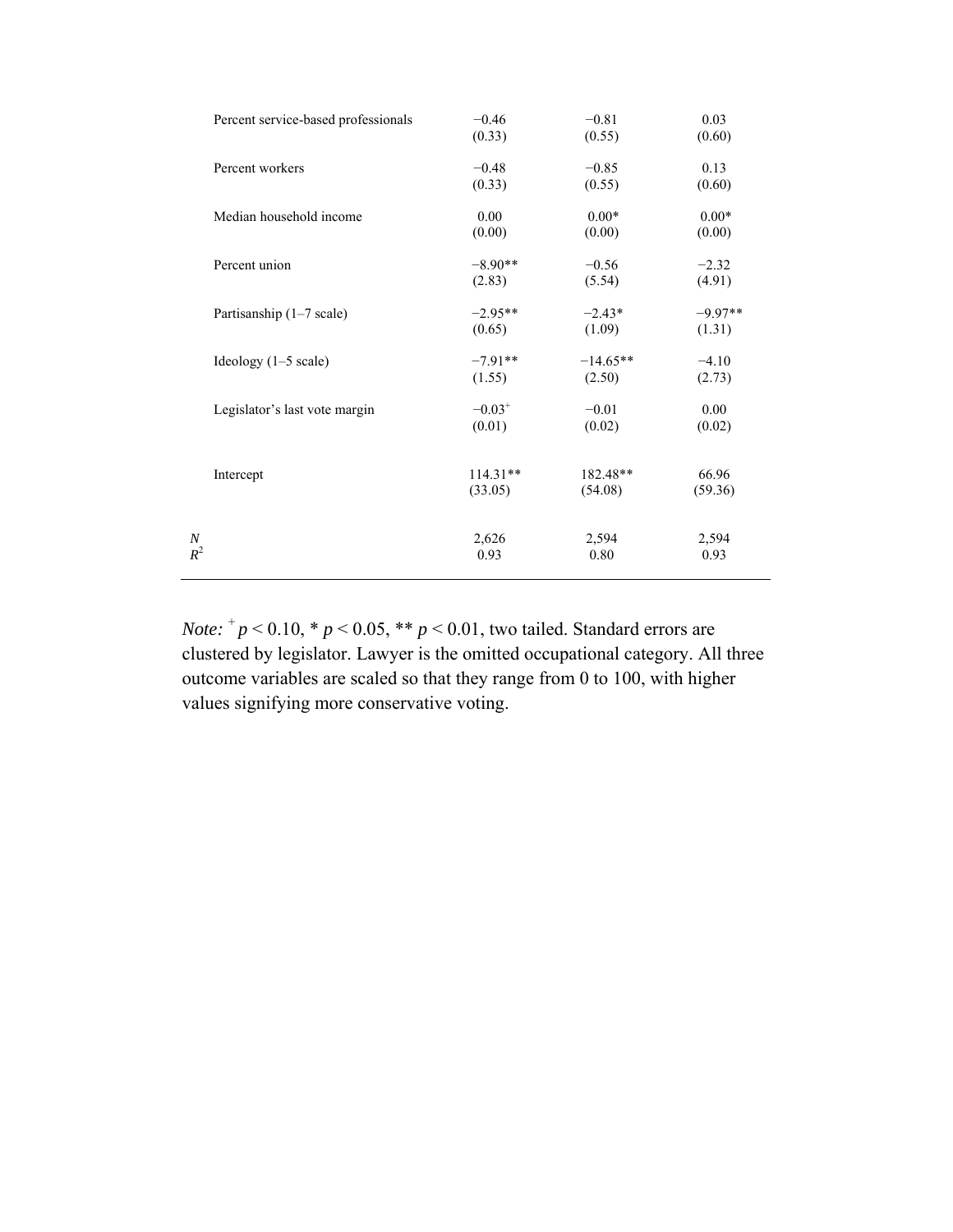## **Regression Models Summarized in Figure 2.6**

|                             | 11                      | 12                            |
|-----------------------------|-------------------------|-------------------------------|
|                             | Term before<br>election | Term after<br>election        |
| Profit-oriented professions |                         |                               |
| Business owner/employee     | 1.91<br>(3.10)          | $4.21$ <sup>+</sup><br>(2.22) |
| Farm owner/manager          | 1.82<br>(1.27)          | $2.28^{+}$<br>(1.31)          |
| Technical professional      | 2.87<br>(2.10)          | $5.43**$<br>(1.99)            |
| Not-for-profit professions  |                         |                               |
| Lawyer (omitted)            |                         |                               |
| Politician/other            | 1.28<br>(2.05)          | 2.26<br>(2.03)                |
| Service-based professional  | $-1.60$<br>(1.80)       | 0.08<br>(1.66)                |
| Working-class jobs          |                         |                               |
| Worker (no cases)           |                         |                               |
| Legislator controls         |                         |                               |
| Age                         | 0.03<br>(0.04)          | 0.05<br>(0.04)                |
| Female (indicator)          | $-4.98*$<br>(2.42)      | $-5.62**$<br>(2.13)           |
| Black (indicator)           | $-16.42**$<br>(1.12)    | $-9.94**$<br>(1.10)           |
| Hispanic (indicator)        | $2.45*$<br>(1.13)       | 1.44<br>(1.40)                |
| Asian (indicator)           | $-7.48*$<br>(3.30)      | $-9.64**$<br>(3.07)           |

Table A.8. Regression models relating class and rescaled DW-NOMINATE scores in the Senate, by election cycle, 1963–96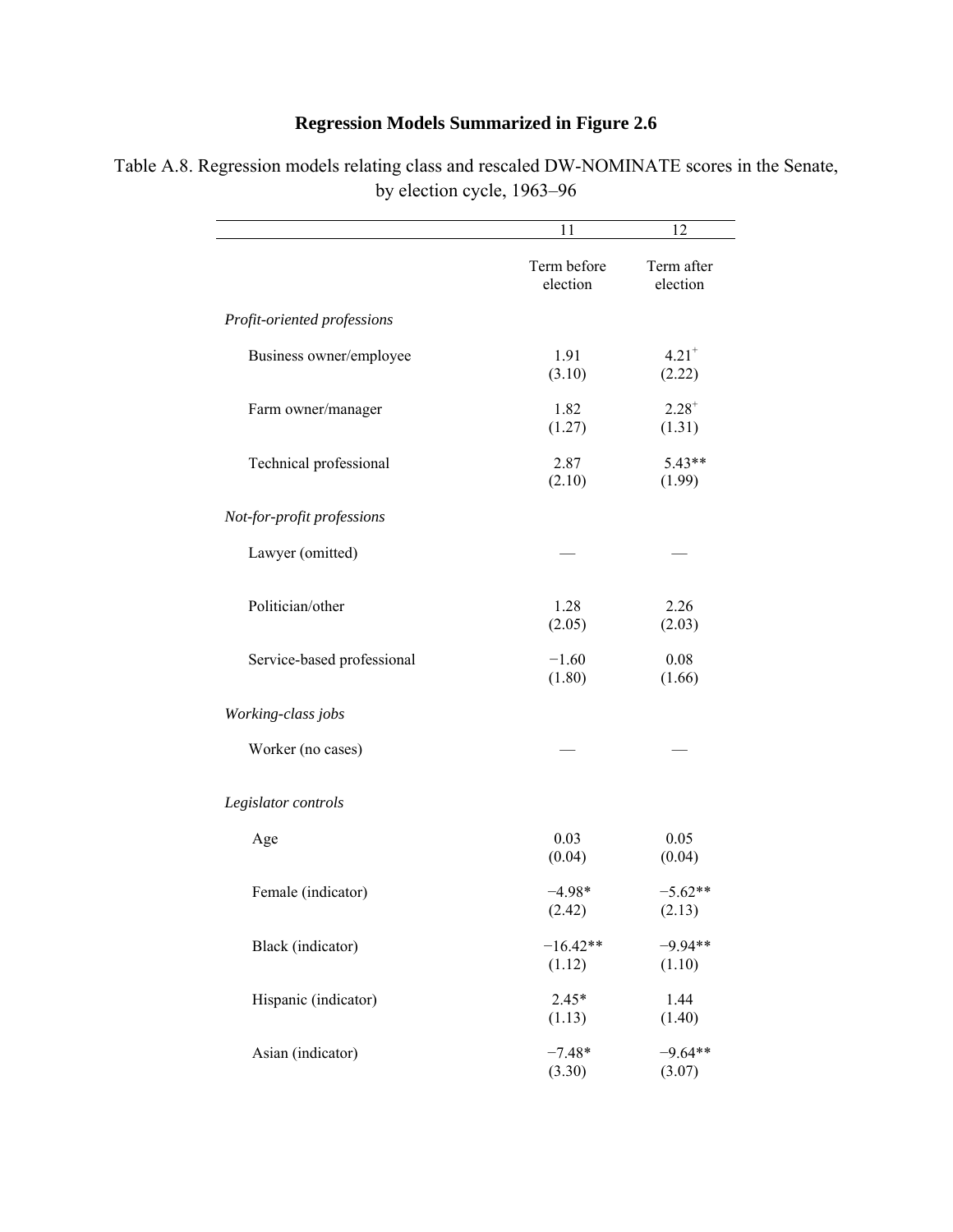| Republican (indicator)                   | $20.45**$<br>(1.065)  | 20.06**<br>(0.945)   |
|------------------------------------------|-----------------------|----------------------|
| Constituency controls                    |                       |                      |
| Rep. vote share in last pres. election   | $14.42**$<br>(3.395)  | $14.22**$<br>(2.971) |
| Percent white                            | $-0.12*$<br>(0.056)   | $-0.17**$<br>(0.047) |
| Median age                               | $-0.40^{+}$<br>(0.23) | $-0.33$<br>(0.23)    |
| Median family income                     | 0.00<br>(0.00)        | 0.00<br>(0.00)       |
| Legislator's vote share in last election | $11.50**$<br>(3.44)   | $7.48*$<br>(3.15)    |
| Intercept                                | 38.46**<br>(8.63)     | $43.07**$<br>(8.12)  |
| N<br>$R^2$                               | 415<br>0.73           | 424<br>0.77          |

*Note*:  $^{+}p$  < 0.10,  $^{*}p$  < 0.05,  $^{**}p$  < 0.01, two tailed. Standard errors are clustered by legislator. Lawyer is the omitted occupational category.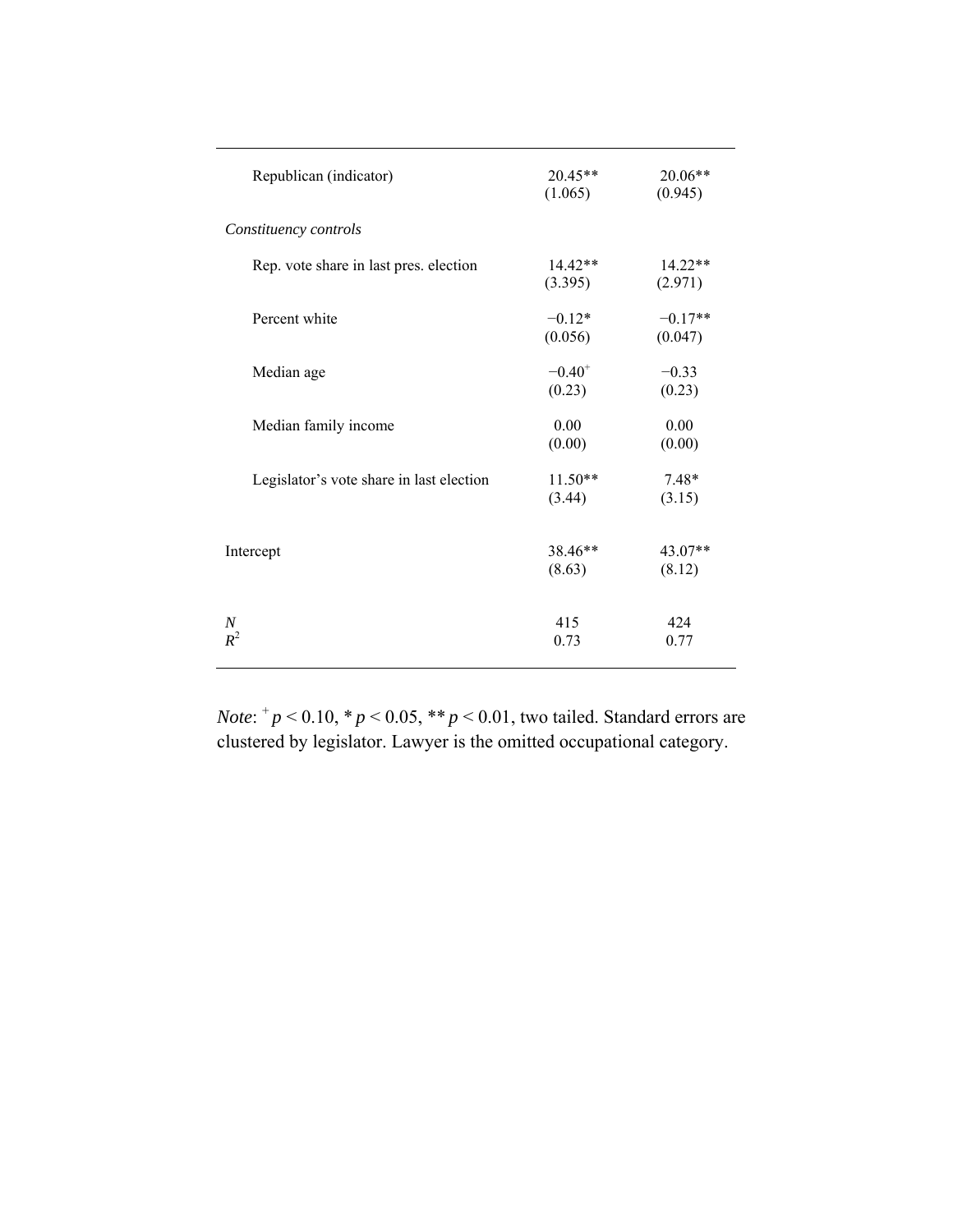#### **Roll Call Voting Models Estimated Using Alternative Social Class Variables**

Figure A.1 below reports coefficients from separate models in which I regressed rescaled DW-NOMINATE scores on each of six class measures (one at a time) and on the control variables used in the models in table 2.1. White bars represent coefficients that were significant at  $p <$ 0.10; black bars represent nonsignificant coefficients. In the upper left panel, the social class independent variables are the same occupational proportions used in the models in table 2.1; in the upper right panel, the social class variables are parental occupational proportions. Lawyers are the omitted category in both models. In the other four panels, the social class variables (net worth, income, educational attainment, and median endowment per pupil at colleges attended) were measured using indicators for the categories listed on the vertical axis (although using continuous versions of income, net worth, and college endowment produced similar results). The omitted categories were 0 to 500k for net worth, 0 to 200k for income, college for highest degree, and 0 to 20k for median endowment per student.

Coefficients for legislators' own occupations were ordered sensibly, and coefficients for the four occupational categories that were most ideologically distant from the omitted category were statistically significant. For parental occupations, on the other hand, only two categories were significant (we would expect one in ten by chance alone) and the ordering was erratic. Coefficients for the net worth, income, highest degree earned, and median college endowment measures did not appear to follow any pattern, either.

Results were substantively similar when I used Chamber of Commerce scores or rescaled AFL-CIO scores in place of rescaled DW-NOMINATE scores.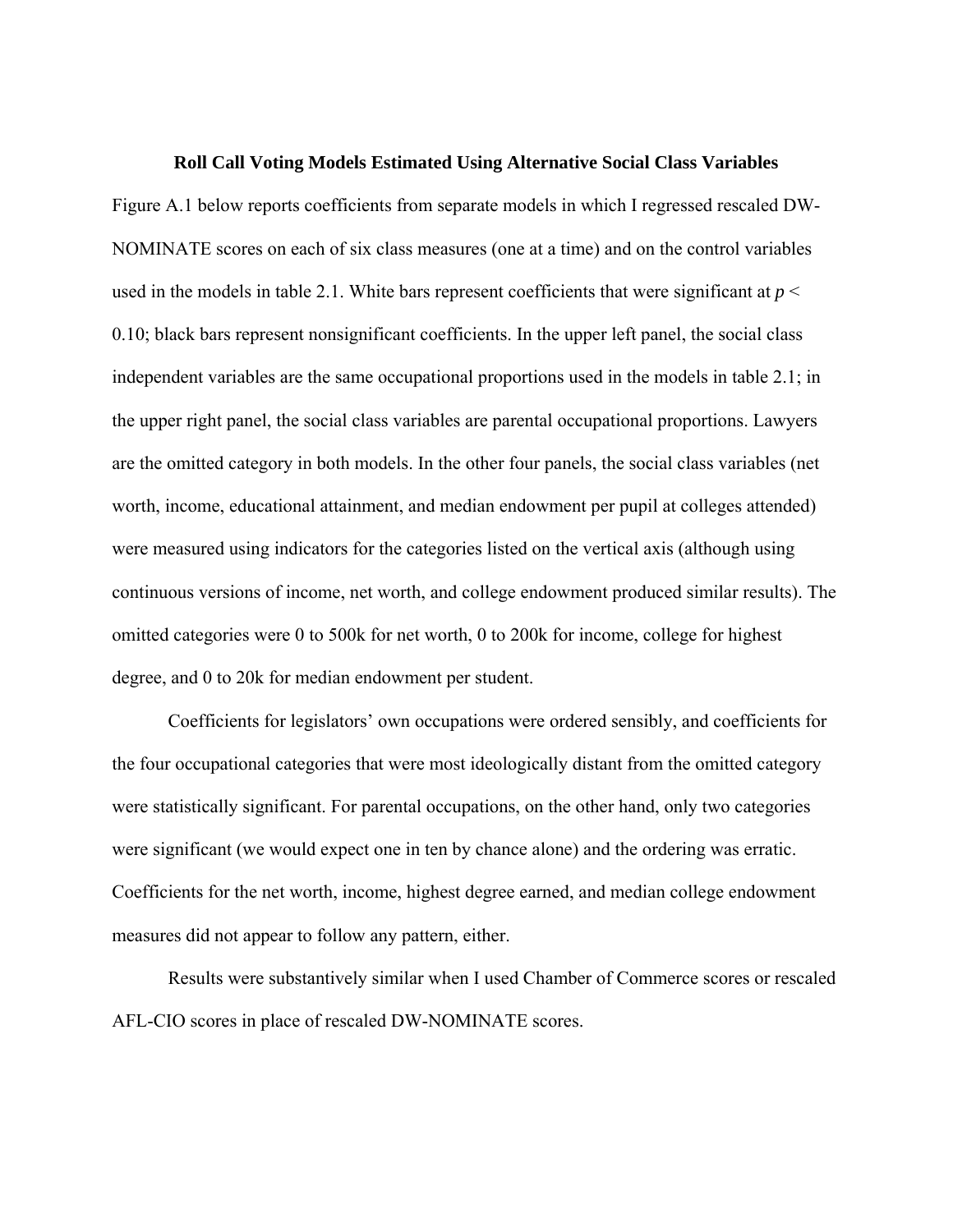Figure A.1. [see following page] Coefficients from models relating DW-NOMINATE scores and alternative measures of social class.

Bars report coefficients from OLS models that regressed rescaled DW-NOMINATE scores on the class measures in question and the control variables used in table 2.1. White bars represent coefficients that were significantly distinct from the omitted categories at  $p \le 0.10$ ; black bars represent nonsignificant coefficients.